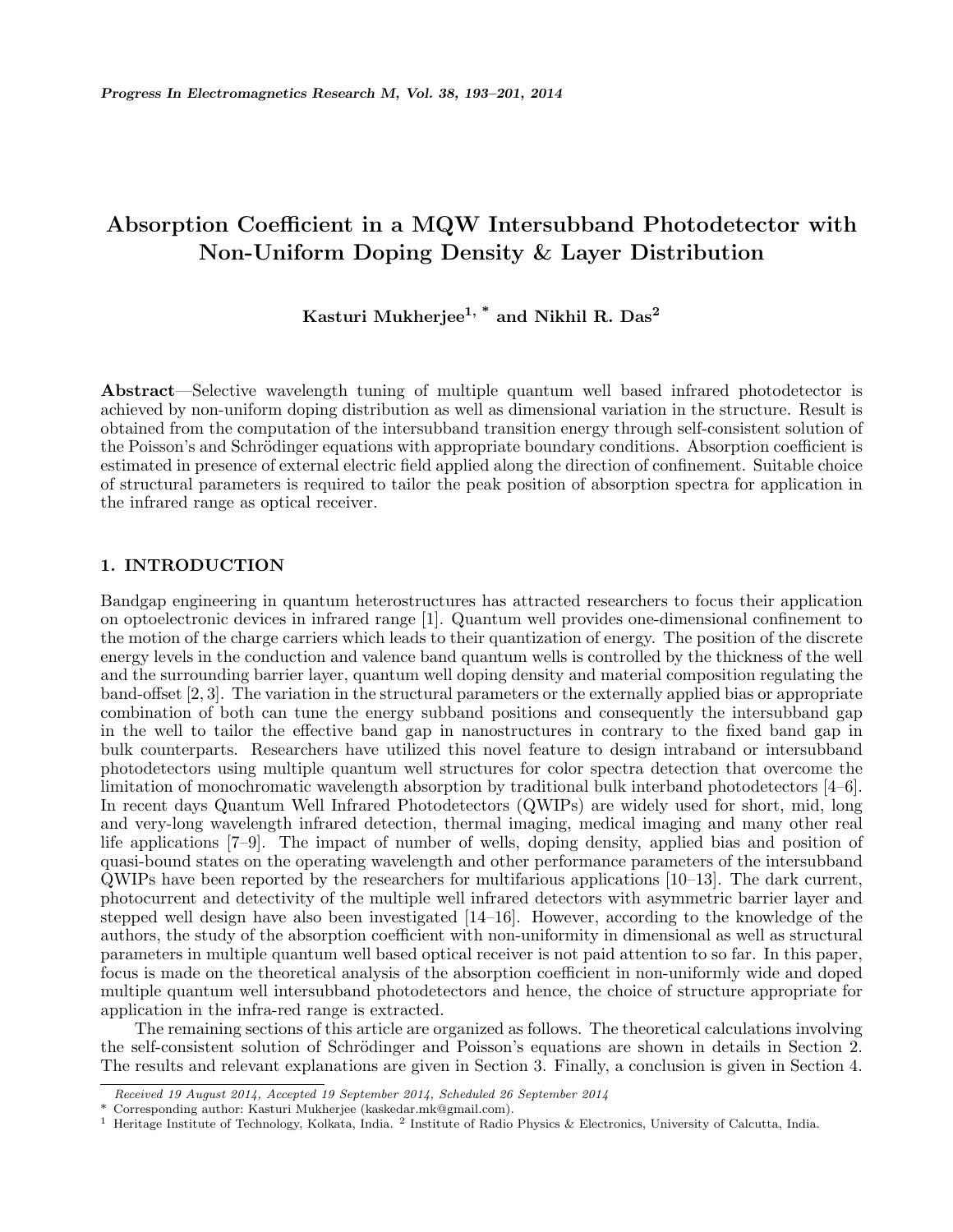## 2. THEORY

We consider a multiple quantum well  $(MQW)$  structure consisting of doped quantum wells and undoped barriers grown along the direction of confinement and the rightmost contact end, i.e., collector region is positively biased with respect to the emitter region in the leftmost contact end. The absorption coefficient peak position corresponding to the incident photon wavelength depends on the subband energy position and intersubband energy difference in the wells at a particular applied bias. In order to compute the coefficient Schrödinger and Poisson's equations are solved self-consistently by analytical means.

The time-independent Schrödinger equation in a well (say, rth well) belonging to the MQW structure subjected to externally applied bias is given by Eq. (1),

$$
-\frac{\hbar^2}{2m^*}\frac{d^2\psi}{dx^2} + \left[V_W - qF(x)x\right]\psi(x) = E\psi(x)
$$
\n(1)

where,  $\hbar$  is the reduced Planck's constant,  $m^*$  the effective mass of electrons, q the electronic charge, F the electric field in the r-th region,  $V_W$  the potential energy at the left end of the first quantum well from the emitter end,  $\Psi(x)$  the wave function, and E the total energy of the electron. Solution of the Poisson's equation (Eq. (2)) taking into account the ionized donor density  $(N_D^+$  $_{D,well,r}^{(+)}$  and free electron concentration  $(n_r)$  in the quantum well gives the field F in this region (say, r-th well) as given below,

$$
\frac{dF}{dx} = \frac{q(N_{D,well,r}^+ - n_r)}{\varepsilon_r} \tag{2}
$$

The self-consistent calculation begins with the solution of Eq. (1) for the computation of eigen energies in the quantum wells at zero bias for specified well width and well doping density. The internal electric field due to doping in the well layer causes band bending of the MQW structure even when it is unbiased to attain Fermi-level alignment throughout the structure.

With the application of external voltage, the electric field and hence, the tilting of the energy band profile is further modified which aids in the thermionic emission of electrons from the quantum wells varying the free electron concentration in this layer and, this, in turn again influences the subband energy positions through band-offset profile. So, Eqs. (1) and (2) are solved self-consistently to accurately calculate the energy subbands in the quantum wells. For a given applied bias, the effective electric field in different well and barrier layers are found by summing the field due to external voltage and that due to doping distribution in the corresponding regions. The energy subbands at this bias is evaluated from the solution of Eq. (1).

The effective number of electrons  $(N_{th})$  coming out of the quasi-bound states in the quantum wells via tunneling assisted thermionic emission is obtained from Eq. (3) [17],

$$
N_{th}(E_j) = \left(\frac{m^*}{\pi \hbar^2 (L_w + L_b)}\right) \int_{E_j}^{\infty} f(E) \Im(E) dE \tag{3}
$$

where,  $E_j$  is the j-th subband in a well,  $L_b$  the barrier width,  $L_W$  the well width,  $f(E)$  the Fermi-Dirac distribution function, and  $\Im(E)$  the transmission coefficient of electrons tunneling through neighboring barrier layer.

Considering the variation of free electron concentration in the quantum well because of the above mentioned process, the modified value of the average electric field in the first quantum well is calculated from Eq.  $(4)$ , ³ ´

$$
F_{W,1}^{Avg} = F_{W,1}^i + \frac{q\left(N_{D,well,1}^+ - n_1\right)L_{w,1}}{2\varepsilon_w} = F_{W,1}^U
$$
\n<sup>(4)</sup>

The new electric field distribution  $(F_{W,k}^U)$  obtained in the other quantum wells (say, k-th well) except the first well near the emitter end through iterations of the self-consistent solution is expressed in a generalized manner as follows, "

$$
F_{W,k}^U = \left[ F_{W,1}^i + \frac{q}{2\varepsilon_w} \left\{ \left( N_{D,well,k}^+ - n_k \right) L_{w,k} + \sum_{r=1}^{k-1} 2 \left( N_{D,well,r}^+ - n_r \right) L_{w,r} \right\} \right]
$$
(5)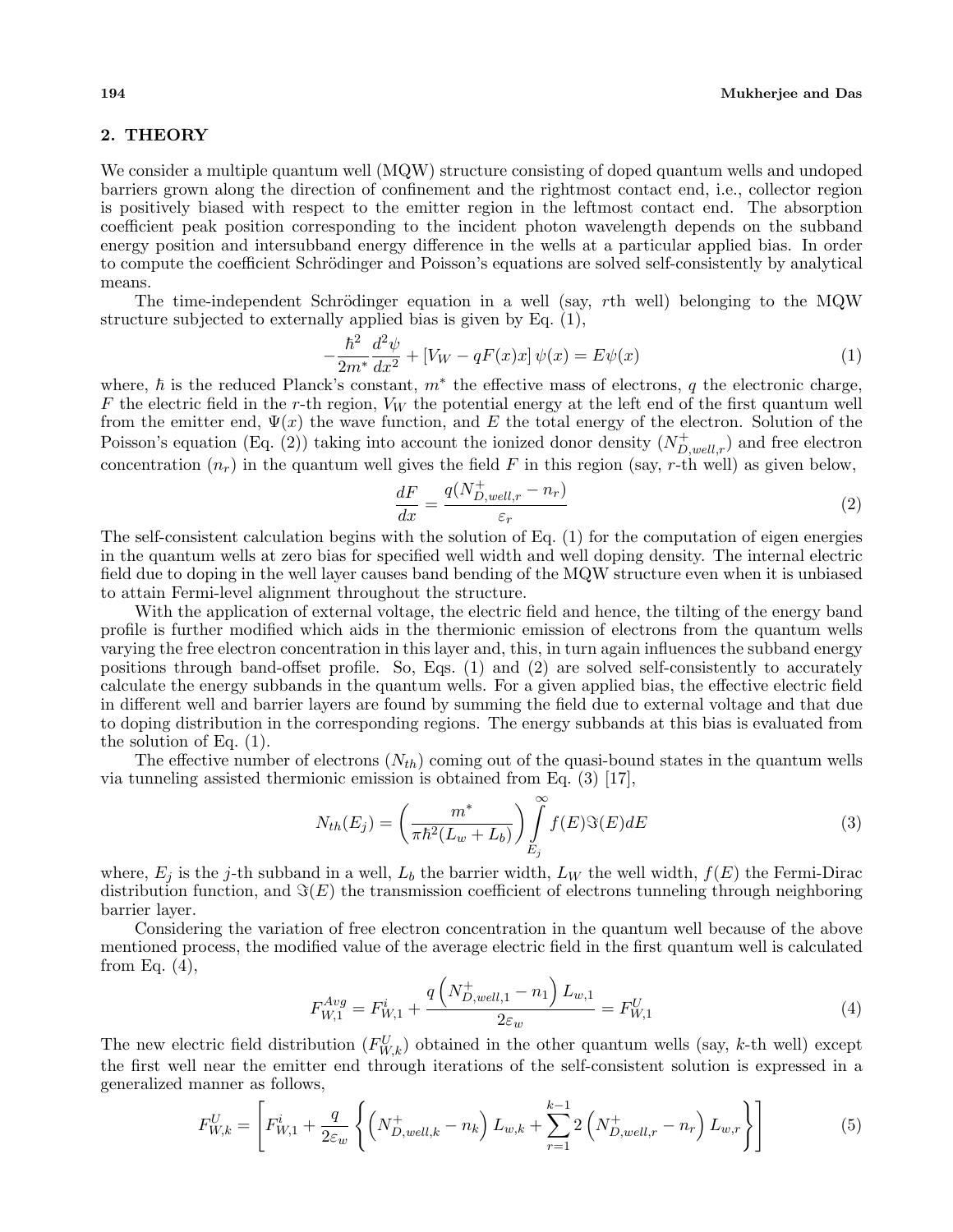The calculations from Eqs.  $(1)$ – $(5)$  are iterated until the condition of convergence is satisfied  $(|\frac{F_{W,1}^U-F_{W,1}^i}{F_{W,1}^i}|<10^{-4})$  to calculate near accurate position of energy subband(s) in the quantum well. The flowchart representation of the iterative procedure described here is given in Figure 1. The accurate intersubband energy gap is subsequently computed using simple arithmetic.



Figure 1. Flowchart representing the self-consistent iterative procedure of solution of the Schrödinger and Poisson's equations to calculate the absorption coefficient in a multiple quantum well structure.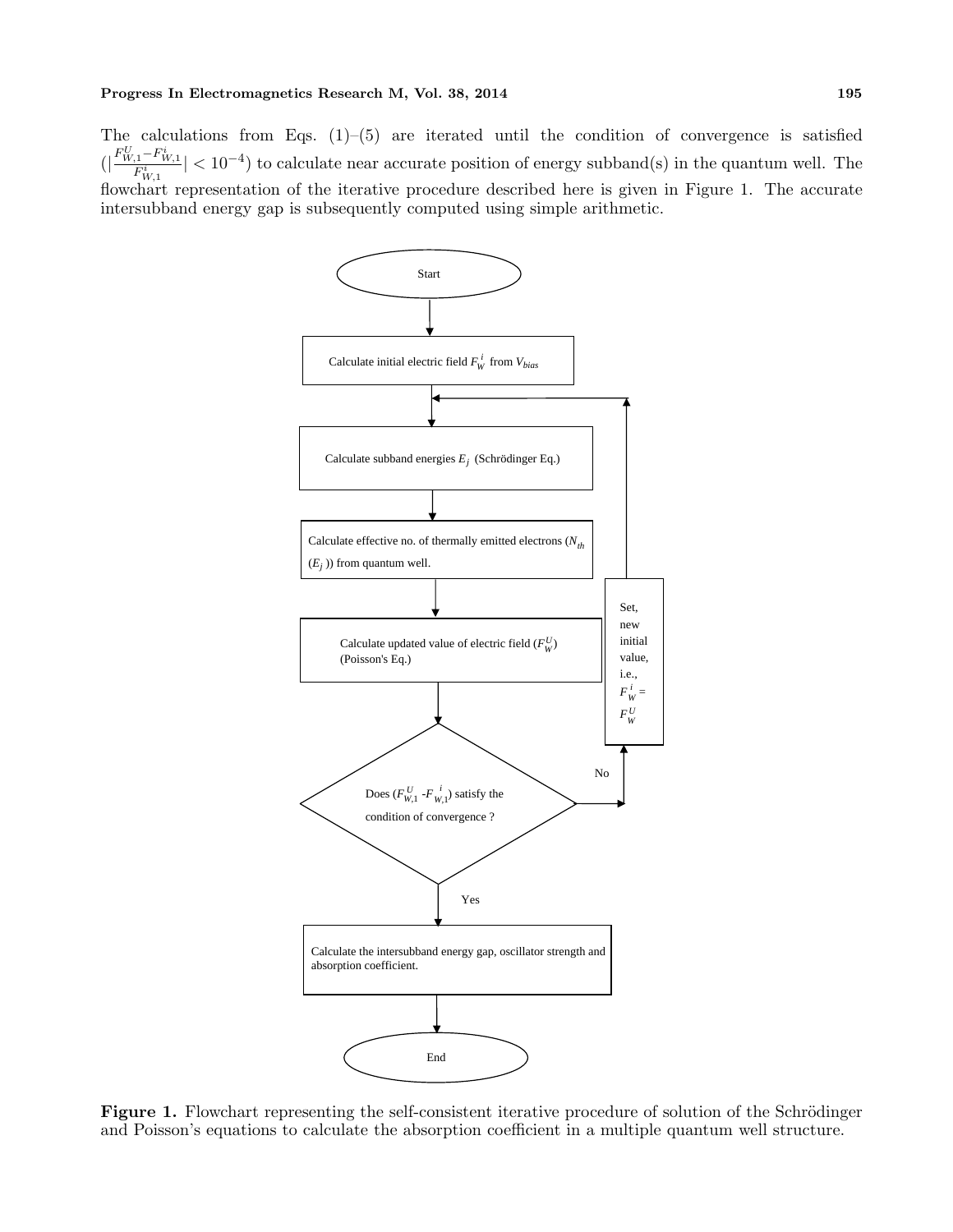The oscillator strength of intersubband absorption in the quantum well for the incident photon energy  $(\hbar\omega)$  is estimated using Eq. (6) [17],

$$
f_{jf} = \frac{2m^*\omega}{\hbar} |\langle \psi_j | x | \psi_f \rangle|^2 \tag{6}
$$

The intersubband absorption coefficient of the multiple quantum well infrared photodetector primarily depends on the momentum matrix element, difference in the subband density of electrons in the ground and the excited state and the incident radiation wavelength as mentioned in Eq. (7),

$$
\alpha(\omega) = \left\langle \sum_{r=1}^{N_W} \frac{\pi q^2 \hbar}{\varepsilon_0 c n_{ri} m^* L_{W,r}} \left\{ \sum_{j,f} f_{fj} \delta(E_{f,r} - E_{j,r} - \hbar \omega) (n s_{f,r} - n s_{j,r}) \right\} \right\rangle
$$
(7)

$$
\wp = \frac{\Gamma}{\pi \left[ (\hbar \omega - (E_{f,r} - E_{j,r}))^2 + \Gamma^2 \right]}
$$
\n(8)

Here,  $N_W$  is the number of wells,  $\varepsilon_0$  the absolute permittivity, c the velocity of light,  $n_{ri}$  the refractive index of the material,  $\Gamma$  the half-width at half-maxima, and  $ns_{f,r}$  and  $ns_{j,r}$  are the densities of twodimensional electron gas in the f-th and j-th subband, respectively. The delta-function in Eq.  $(7)$  is replaced by the Lorentzian lineshape function ( $\wp$ ) in Eq. (8) to obtain the absorption coefficient spectra of the non-uniform doped MQW structure under different design criteria as discussed in the next section.

## 3. RESULTS AND DISCUSSION

The absorption coefficient in a MQW structure is computed and plotted using Eq. (10). In Figure 2, absorption coefficient is plotted with wavelength ( $\lambda$ ) for a 50-period  $GaAs/Al_xGa_{1-x}As$  MQW structure at different well doping densities  $(N_D)$  keeping the contact layer doping density constant  $(2.0 \times 10^{24} \text{ m}^{-3})$ at 77 K. It is seen from the plot that with increase of the well doping density, peak of the absorption





Figure 2. Plot of absorption coefficient vs. wavelength of a fifty-period  $GaAs/Al_xGa_{1-x}As$ MQW structure with well doping density  $(N_D)$ as parameter at 77 K. (a)  $N_D = 4.7 \times 10^{22} \text{ m}^{-3}$ .  $(b)$   $N_D = 1.2 \times 10^{23} \,\mathrm{m}^{-3}$ . (c)  $N_D = 1.9 \times 10^{24} \,\mathrm{m}^{-3}$ . The barrier width is 50 nm, well width is 4 nm and contact layer doping density is  $2.0 \times 10^{24} \,\mathrm{m}^{-3}$ . Symbols are used for experimental data taken from the literature in Ref. [10].

Figure 3. Variation of absorption coefficient with wavelength of a  $GaAs/Al_xGa_{1-x}As$  MQW structure for different number of wells (NW). The width of the barrier and well layers are 50 nm and 4 nm respectively, well doping density is  $1.2 \times$  $10^{23}$  m<sup>-3</sup> and  $T = 77$  K.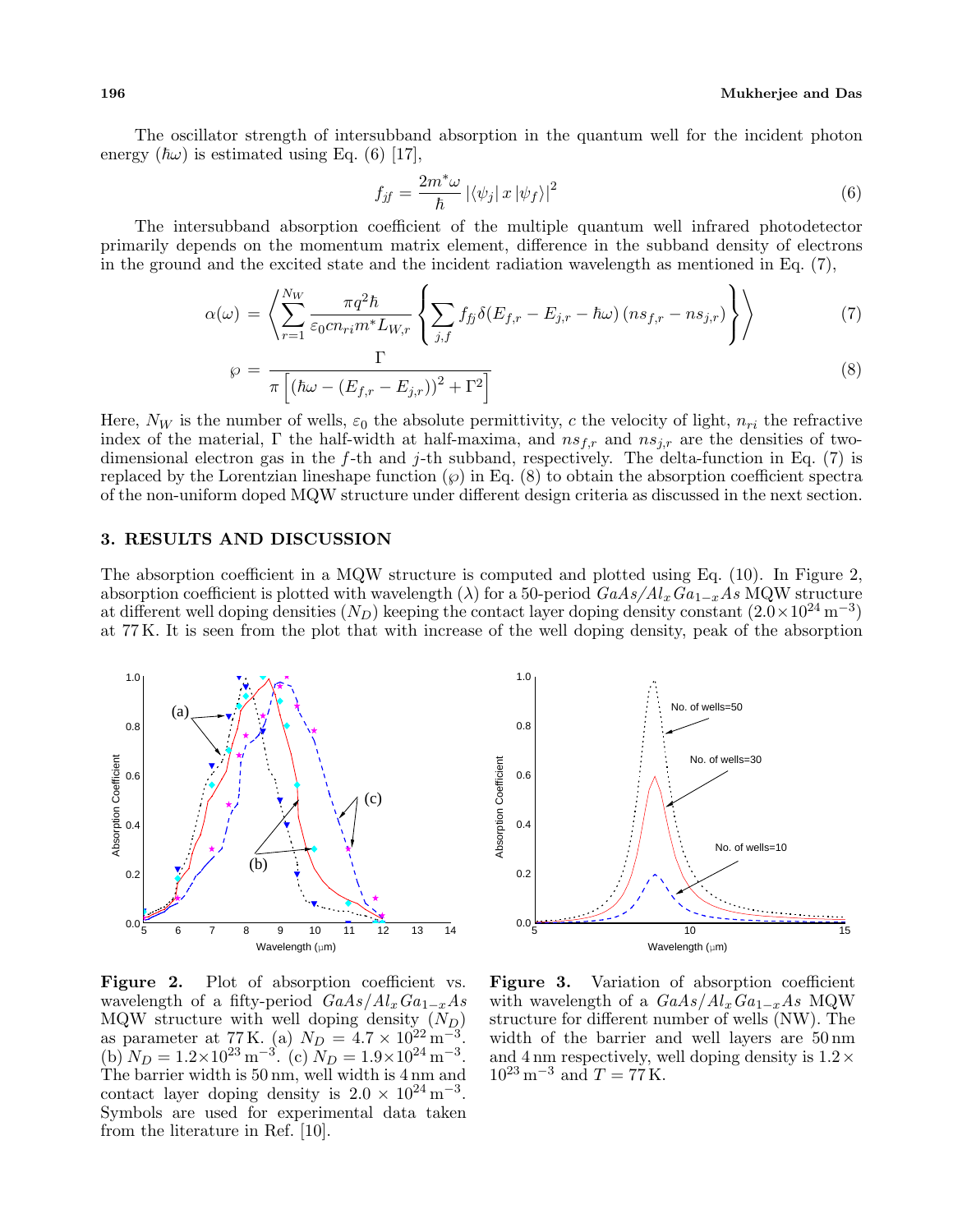#### Progress In Electromagnetics Research M, Vol. 38, 2014 197

coefficient makes a red shift. Absorption at different wavelength of incident radiation reflects the relative change in the intersubband energy gap with the variation in the well doping density. The barrier width and well width are 50 nm and 4 nm respectively. Results show that theoretical findings manifests close agreement with the available experimental data [10].

The absorption coefficient is plotted as a function of wavelength in Figure 3 for different number of wells. The absorption coefficient curves for the 30- and 10-well structures are normalized with respect to the 50-wells MQW structure. It is seen that the magnitude of absorption coefficient peak increases with increase in the number of wells, which in turn enhances the full width half maximum (FWHM). Since a specific applied bias keeps intersubband energy constant the total absorption coefficient is the summation of absorption of photons in each well. Hence by adding more wells in the structure, probability of photon absorption increases, which makes the coefficient higher. One important observation can be made from the figure is that the peak position is invariant with respect to the wavelength.

Figure 4 shows the plot of absorption coefficient with wavelength for three different applied bias profile. With increase of field absorption coefficient peak shifts very slightly towards the shorter wavelength. This can be attributed to the infinitesimal increase in the separation between eigen energies in the quantum well with larger electric field. So, the absorption coefficient peak can be tuned to occur at the desirable operating wavelength by externally applied bias. This finding will play crucial role in designing photonic detectors using superlattice structures.

The results discussed so far are for the MQW structure with quantum wells of same doping density and thickness. Next, we study the effect of asymmetric and non-uniform well doping density on the absorption coefficient of the MQW structure. In Figure 5, it is observed that both the nonuniform asymmetric and non-uniform symmetric doping density distribution yields higher magnitude of absorption coefficient at the same corresponding wavelength than the uniform, symmetric structure. However, the absorption coefficient peak attains its maximum value when the wells of the MQW structure are doped in a non-uniform symmetric fashion. This can be explained as follows. The



Figure 4. Absorption coefficient vs. wavelength of a 10-well  $GaAs/Al_xGa_{1-x}As$  MQW structure at different applied bias which corresponds to the different values of electric field across the leftmost barrier adjacent to the emitter end. The width of the barrier and well layers are 50 nm and 4 nm respectively, well doping density is  $1.2 \times 10^{23}$  m<sup>-3</sup> and  $T = 77$  K.



Figure 5. Absorption coefficient vs. wavelength of a  $GaAs/Al_xGa_{1-x}As$  10-well MQW structure for non-uniform and asymmetric well doping density. (a) Uniform and symmetric well doping density  $(N_D) = 1.2 \times 10^{23} \,\mathrm{m}^{-3}$ . (b) Non-uniform symmetric well doping density  $(m^{-3}) = [4 \times 10^{21}]$  $6 \times 10^{21}$  4  $\times 10^{22}$   $6 \times 10^{22}$   $1.2 \times 10^{23}$   $1.2 \times 10^{23}$  $6\times10^{22}$   $4\times10^{22}$   $6\times10^{21}$   $4\times10^{21}$ . (c) Non-uniform asymmetric well doping density  $(m^{-3}) = [6 \times 10^{21}]$  $1.2 \times 10^{22}$  4 ×  $10^{22}$  6 ×  $10^{22}$   $1.2 \times 10^{23}$   $1.2 \times 10^{23}$  $4 \times 10^{23}$  6 × 10<sup>23</sup> 1 × 10<sup>24</sup> 1.9 × 10<sup>24</sup>]. The width of the barrier is  $50 \text{ nm}$ , well is  $4 \text{ nm}$  and  $T$  is  $77 \text{K}$ .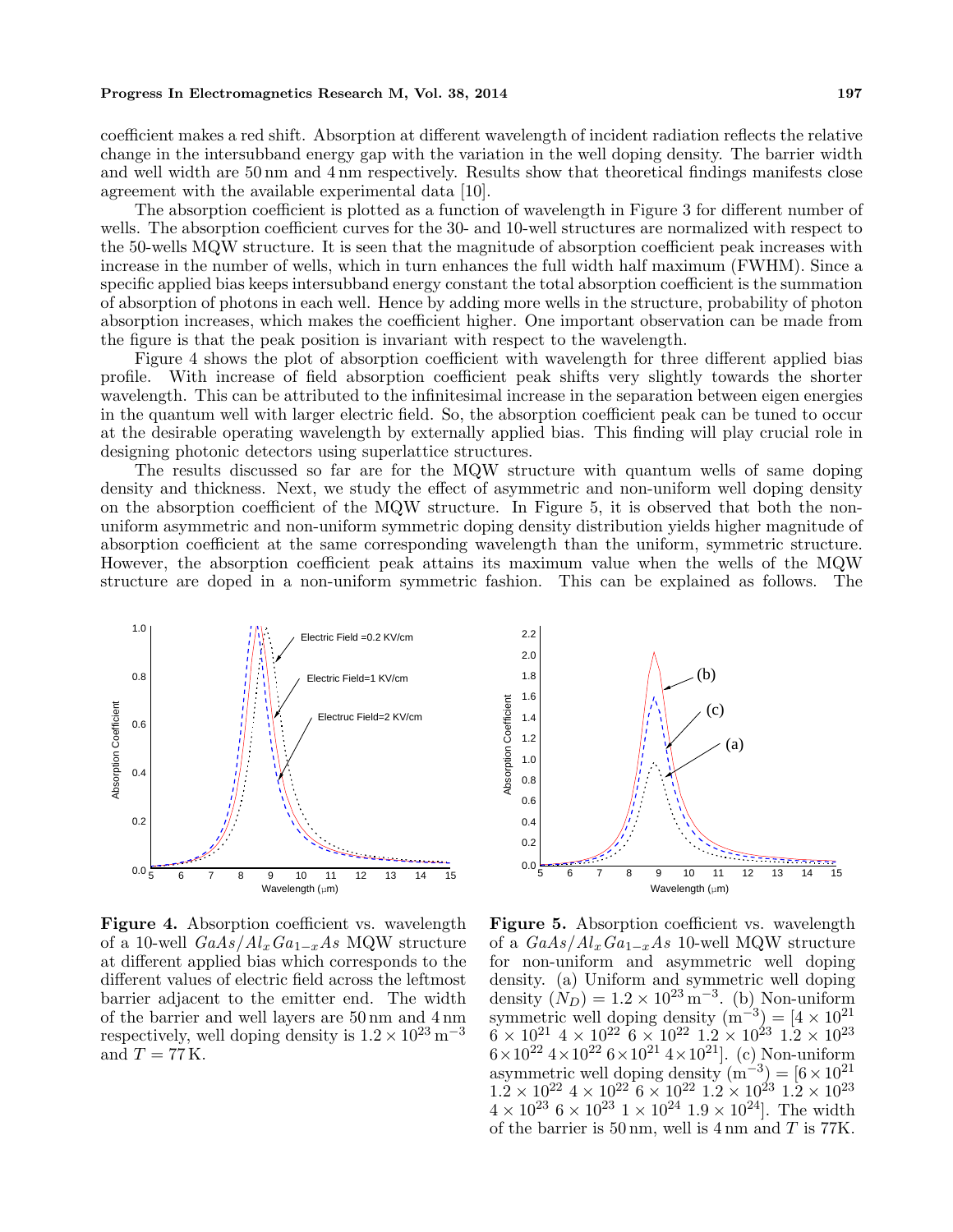absorption coefficient is directly proportional to the subband density of electrons as can be understood from the formula. With the non-uniform variation of the doping density from one well to another well either in asymmetric or symmetric manner, the subband density of electrons increases compared to that of the uniform, symmetric MQW structure. Thus, the absorption of incident photons in such non-uniform symmetrically doped MQW structure is enhanced at the same operating wavelength which is beneficial for the detection of the weak signal.

The effect of non-uniform symmetric well width on the absorption coefficient characteristics is shown in Figure 6. Both types of non-uniformity (either gradually increasing outward or decreasing outward from the centre well) shift the absorption coefficient peak towards shorter wavelength, i.e., blue shift is observed. Again, the shifted peak of the absorption coefficient occurs at the identical wavelength for both the non-uniform symmetric MQW structures. The magnitude of the absorption coefficient peak yielded by the non-uniform symmetric structure where the well width decreases gradually outward from the centre well is higher than that of the uniform symmetric structure. The same is true also when the well width is increasing outward from the centre well. The average intersubband transition energy of both types of non-uniform symmetric MQW structures being the same, the blue-shifted absorption coefficient peak is exhibited at the identical wavelength by both these structures. The intersubband energy separation differs from one well to another well in the non-uniform symmetric MQW structure. Further, the variation of transition energy between subbands in each of the quantum wells in non-uniform symmetric MQW structure with well widths gradually decreasing outward from centre well is non-identical with that in the non-uniform symmetric MQW structure with well widths gradually increasing outward from the centre well. Hence, these two types of non-uniform symmetric MQW structures show remarkable difference in the magnitude of the blue-shifted absorption coefficient peaks. However, the average oscillator strength of intersubband transitions in each of the non-uniform symmetric MQW structures is responsible for the higher magnitude of the absorption coefficient peaks with respect to that of the uniform symmetric structure.

In Figure 7, the effect of non-uniform asymmetric dimensional distribution of well layers on the absorption coefficient vs. wavelength characteristics of MQW structures is studied. Both the non-

1.8



1.6 (c) 1.4 1.2 Absorption Coefficient **Absorption Coefficien** (a) (b) 1.0 0.8 0.6 0.4 0.2 0.0 5 6 7 8 9 10 11 12 13 14 15 Wavelength (pm)

Figure 6. Absorption coefficient vs. wavelength characteristics of a  $GaAs/Al_xGa_{1-x}As$  MQW (ten wells) structure with non-uniform well width. (a) Uniform symmetric well width  $= 4 \text{ nm}$ . (b) Non-uniform symmetric well width (nm) = [5.6 5.2 4.8 4.4 4 4 4.4 4.8 5.2 5.6]. (c) Non-uniform symmetric well width  $(nm) = [4 4.4 4.8 5.2 5.6 5.6]$ 5.2 4.8 4.4 4. Barrier width  $= 50 \text{ nm}$ , well doping density =  $1.2 \times 10^{23}$  m<sup>-3</sup> and T is 77 K.

Figure 7. Absorption coefficient vs. wavelength characteristics of a  $GaAs/Al_xGa_{1-x}As$  MQW (ten wells) structure with non-uniform asymmetric well width. (a) Uniform symmetric well width  $= 4 \,\mathrm{nm}$ . (b) Non-uniform asymmetric well width  $(nm) = [5.65.24.84.4443.63.22.82.4]$ . (c) Nonuniform asymmetric well width  $(nm) = [2.4 2.8 3.2]$ 3.6 4 4 4.4 4.8 5.2 5.6. Barrier width  $= 50 \text{ nm}$ , well doping density =  $1.2 \times 10^{23} \text{ m}^{-3}$  and T is 77 K.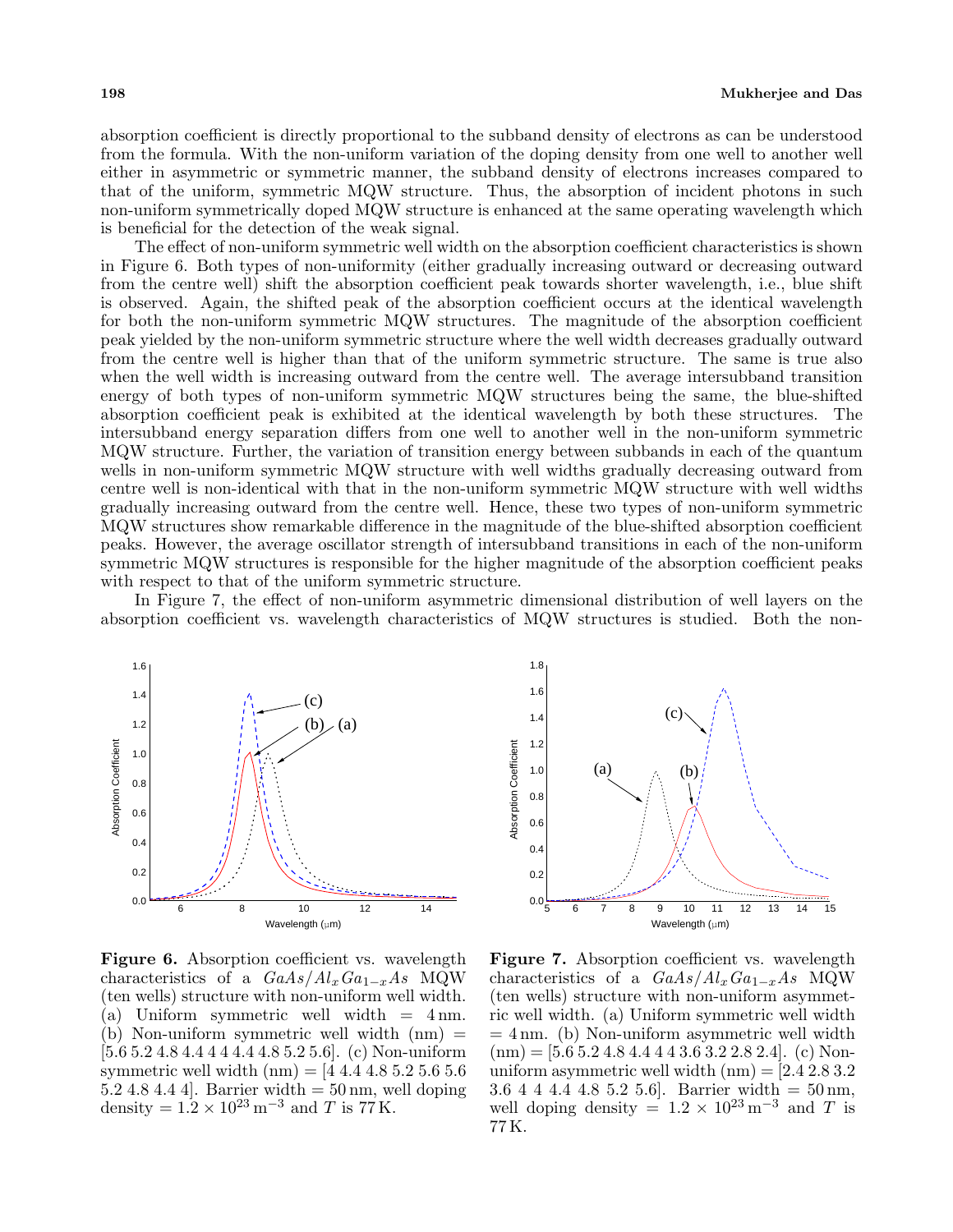#### Progress In Electromagnetics Research M, Vol. 38, 2014 199

uniform asymmetric MQW structures, with well widths either decreasing or increasing gradually from the emitter end towards the collector end, exhibit red shift of absorption coefficient peak. The coefficient is reduced in the non-uniform asymmetric MQW structure with decreasing well width compared to that of the uniform symmetric structure. On the contrary, it is seen that the absorption coefficient rises significantly in the non-uniform asymmetric MQW structure where well width increases gradually from the left towards the right contact end. The averages of the intersubband transition energy being different for both types of asymmetric structures, their absorption coefficient peak positions also vary with wavelength. The absorption coefficient peak is diminished in asymmetric structure with well widths decreasing from left towards right contact region due to the fact that the average oscillator strength of intersubband transition in this structure is less than that of the uniform symmetric structure. However, the average oscillator strength in asymmetric structure where well width increases gradually from the emitter side to the collector layer being greater than that of the uniform symmetric structure yields noticeably large absorption coefficient peak. So, the incorporation of non-uniformity in distributing well layer thickness causes either blue-shift or red-shift of coefficient peak along with reduction or enhancement of its magnitude respectively. This may be useful for the absorption of large number of incident photons along with the tuning of the wavelength selectivity of the intersubband photodetectors in the infra red (IR) range.

The influence of non-uniform well doping density along with non-uniform symmetric and asymmetric well thickness is computed and plotted in Figure 8 and Figure 9 respectively. When the distribution pattern of quantum well doping density is non-uniform symmetric with well width non-uniformity of either symmetry (Figure 8) or asymmetry (Figure 9) the absorption coefficient peak



Figure 8. Absorption coefficient vs. wavelength characteristics of a  $GaAs/Al_xGa_{1-x}As$  MQW (ten wells) structure with non-uniform well width and doping density. (a) Uniform and symmetric well doping density  $(N_D) = 1.2 \times 10^{23} \,\mathrm{m}^{-3}$ , well width  $=$  4 nm. (b) Non-uniform symmetric well doping density  $(m^{-3}) = [4 \times 10^{21} \text{ 6} \times 10^{21} \text{ 4} \times 10^{22} \text{ ]}$  $6\times10^{22}$   $1.2\times10^{23}$   $1.2\times10^{23}$   $6\times10^{22}$   $4\times10^{22}$   $6\times10^{21}$  $4 \times 10^{21}$ , well width (nm) = [5.6 5.2 4.8 4.8 4.4 4 4 4.4 4.8 5.2 5.6]. (c) Non-uniform symmetric well doping density  $(m^{-3}) = [4 \times 10^{21} \text{ 6} \times 10^{21} \text{ 4} \times 10^{22} \text{ ]}$  $6 \times 10^{22}$   $1.2 \times 10^{23}$   $1.2 \times 10^{23}$   $6 \times 10^{22}$   $4 \times 10^{22}$  $6 \times 10^{21}$  4 ×  $10^{21}$ ], well width (nm) = [4 4.4 4.8] 5.2 5.6 5.6 5.2 4.8 4.4 4]. Barrier width = 50 nm and  $T$  is  $77$  K.



Figure 9. Absorption coefficient vs. wavelength characteristics of a  $GaAs/Al_xGa_{1-x}As$  MQW (ten wells) structure with non-uniform well width and doping density. (a) Uniform and symmetric well doping density  $(N_D) = 1.2 \times 10^{23} \,\mathrm{m}^{-3}$ , well width  $=$  4 nm. (b) Non-uniform symmetric well doping density  $(m^{-3}) = [4 \times 10^{21} \text{ 6} \times 10^{21} \text{ 4} \times 10^{22} \text{ ]}$  $6\overline{\times}10^{22}$   $1.2\overline{\times}10^{23}$   $1.2\overline{\times}10^{23}$   $6\overline{\times}10^{22}$   $4\overline{\times}10^{22}$   $6\overline{\times}10^{21}$  $4 \times 10^{21}$ , asymmetric well width (nm)= [5.6 5.2] 4.8 4.8 4.4 4 4 3.6 3.2 2.8 2.4]. (c) Non-uniform symmetric well doping density  $(m^{-3}) = [4 \times 10^{21}]$  $6 \times 10^{21}$  4 ×  $10^{22}$   $6 \times 10^{22}$   $1.2 \times 10^{23}$   $1.2 \times 10^{23}$  $6 \times 10^{22}$  4 ×  $10^{22}$  6 ×  $10^{21}$  4 ×  $10^{21}$ , asymmetric well width  $\text{(nm)} = [2.4 \ 2.8 \ 3.2 \ 3.6 \ 4 \ 4 \ 4.4 \ 4.8 \ 5.2]$ 5.6]. Barrier width  $= 50 \,\mathrm{nm}$  and T is 77 K.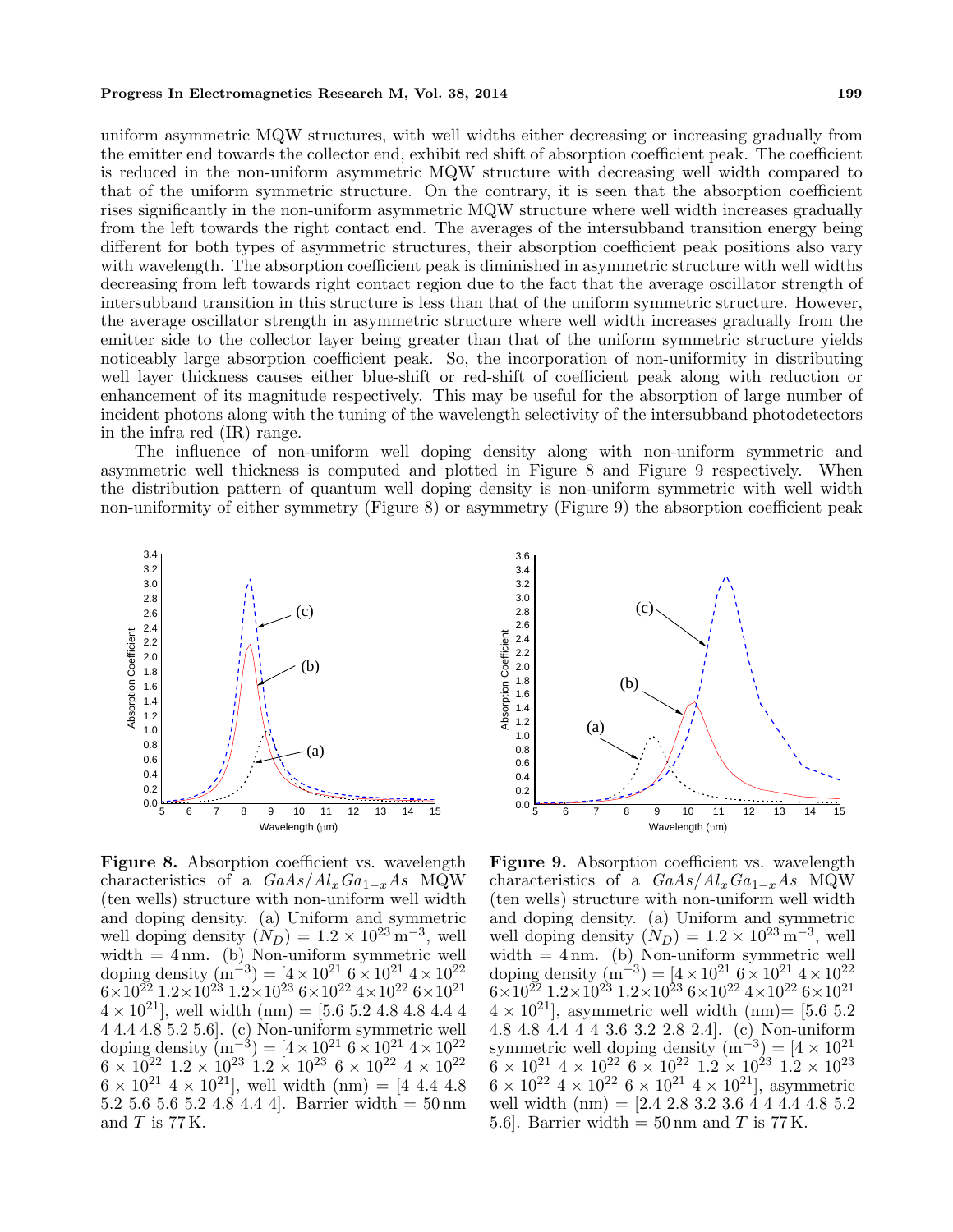attains significantly higher magnitude compared to that of the uniform symmetric structure as well as the non-uniform symmetric or asymmetric MQW structure shown in Figure 6 and Figure 7 respectively. The reason for this phenomenon is already well understood from the explanation of Figure 5. Hence, the non-uniform distribution of well doping density along with structural parameters of the MQW intersubband photodetector can be preferred to increase the absorption of incident photons even when the incident radiation strength is relatively low.

## 4. CONCLUSION

The absorption coefficient characteristics are theoretically investigated for uniform, non-uniform symmetric and non-uniform asymmetric distribution of well thickness and well doping density in MQW intersubband photodetector. Increase of absorption coefficient with increase in the number of wells is inferred from the mathematical formulae and is also manifested in the results. Electrical tuning of absorption coefficient peak is possible by externally applied field along the quantized direction. Further, it is noticed that the non-uniform doping density distribution where it decreases gradually from the centre well of the MQW structure yields remarkably larger absorption coefficient peak compared to the uniform symmetric doped and also asymmetric doped MQW structure. The doped non-uniform symmetric MQW structure (in terms of well thickness) exhibits the blue-shift of absorption coefficient peak whereas red-shift is shown by the doped non-uniform asymmetric MQW structure. Interestingly, the incorporation of non-uniformity of quantum well doping density distribution along with the well layer thickness significantly increases the magnitude of the absorption coefficient peak than that of the uniform symmetric structure at the required operating wavelength. Hence, appropriate tuning of structural parameters in terms of non-uniform well doping density is preferred for the detection of weak signals along with the non-uniform symmetric or asymmetric distribution of well layer thickness that is found suitable for the tuning of wavelength selectivity.

## ACKNOWLEDGMENT

The work was financially supported partially by the Council of Scientific & Industrial Research (CSIR), India under the Senior Research Fellowship scheme.

## REFERENCES

- 1. Manasreh, M. O., Semiconductor Quantum Wells and Superlattices for Long-wavelength Infrared Detectors, Artech House, Boston, MA, 1993.
- 2. Davies, J. H., The Physics of Low-dimensional Semiconductors: An Introduction, Cambridge University Press, Cambridge, 1998.
- 3. Basu, P. K., Theory of Optical Processes in Semiconductors: Bulk and Microstructures, Clarendon Press, 2003.
- 4. Levine, B. F., "Quantum-well infrared photodetectors," Journal of Applied Physics, Vol. 74, No. 8, R1, 1993.
- 5. Cen, L. B., B. Shen, Z. X. Qin, and G. Y. Zhang, "Near-infrared two-color intersubband transitions in AlN /GaN coupled double quantum wells," *Journal of Applied Physics*, Vol. 105, No. 5, 053106, 2009.
- 6. Jdidi, A., N. Sfina, S. A. Nassrallah, M. Said, and J. L. Lazzari, "A multi-color quantum well photodetector for mid- and long-wavelength infrared detection," Semiconductor Science & Technology, Vol. 26, No. 12, 125019, 2011.
- 7. Fauci, M. A., R. Breiter, W. Cabanski, W. Fick, R. Koch, J. Zeigler, and S. D. Gunapala, "Medical infrared imaging — Differentiating facts from fiction, and the impact of high precision quantum well infrared photodetector camera systems, and other factors, in its reemergence," Infrared Physics & Technology, Vol. 42, Nos. 3–5, 337–344, 2001.